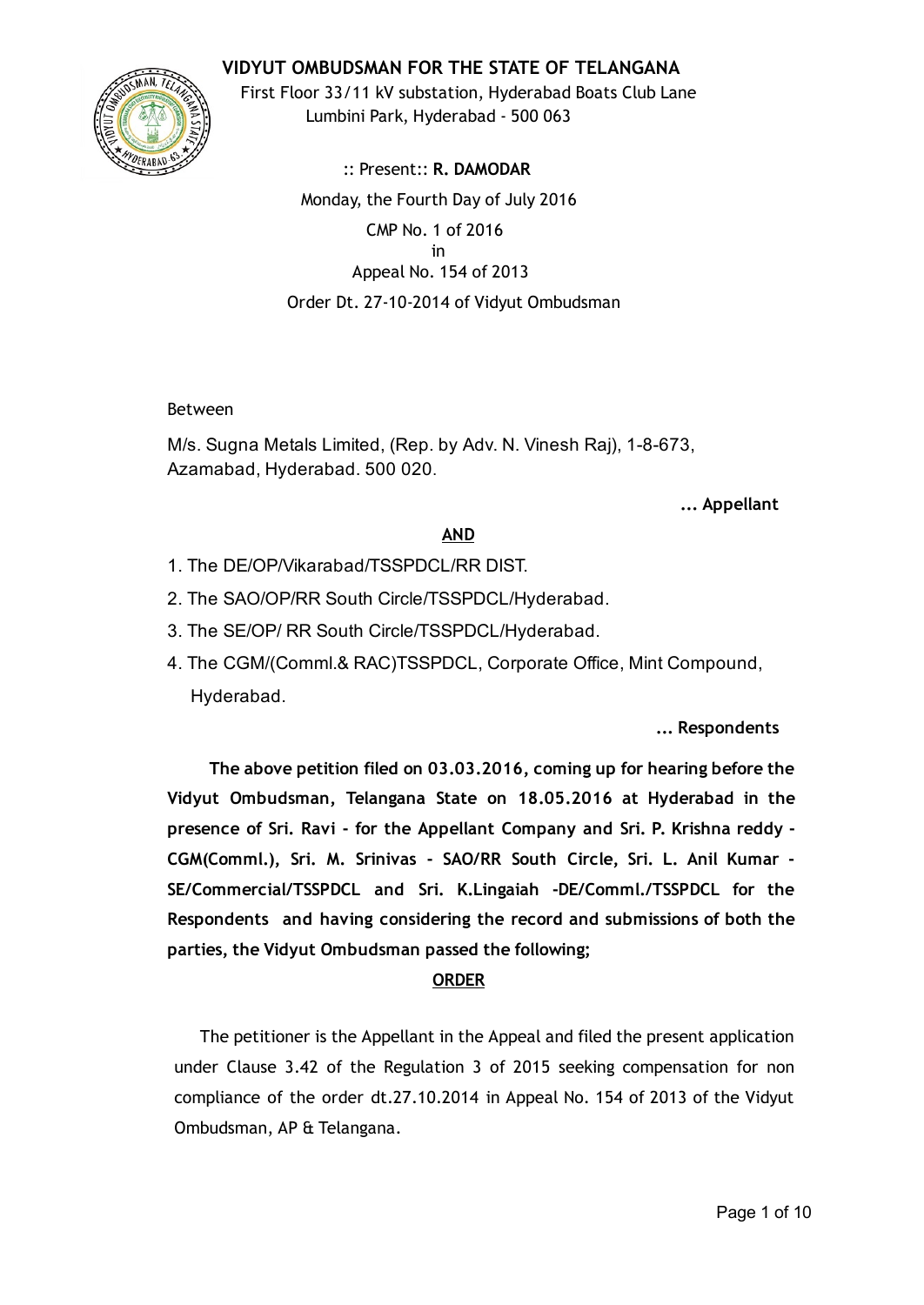2. The operative portion of the order of the Vidyut Ombudsman is in para 30 of the order. The allegation of non compliance is against the specific directions contained in para 30 which are as follows:

- a. "The Respondents shall rework the bills of the Appellants and not levy demand charges on the Appellants for the 12 day period when they were not availing power. In other words, the DISCOM cannot charge demand charges for the meagre 10% demand that was allowed to the Appellants during the power holiday period, as doing so contravenes the direction of the Hon'ble Commission.
- b. The Appellant's contention about demand charges at penal rate for the months of September,2012 and October,2012 is negatived as the charges levied by the DISCOM are found to be in accordance with the directions of the Hon'ble Commission.
- c. The Respondents will have to rework the off‐peak penal consumption charges for the month of November,2012 duly taking 00.00 hrs as the starting period for computing the entitlements and penalties and not 06.00 hrs as was done by them. If this results in revision of bills for the subsequent periods, it shall be carried out accordingly.
- d. The Respondents are not correct in charging delayed payment charges at the rate of 1.5% on the total bill amount for the month, even when the delay is less than a month. In other words, the delayed payment charges have to be levied only on the actual number of days delay that is there in payment of electricity bills.
- e. The R&C penalties that are reworked because of this adjustment will also impact the 50% waiver of R&C penalties that is already done by the Respondents. The 50% waiver shall accordingly be adjusted to take into account the reworked R&C penalties that is now ordered."

3. The order in Appeal No. 154 of 2013 is summarised below as complied with and not complied with in a table form for clarity: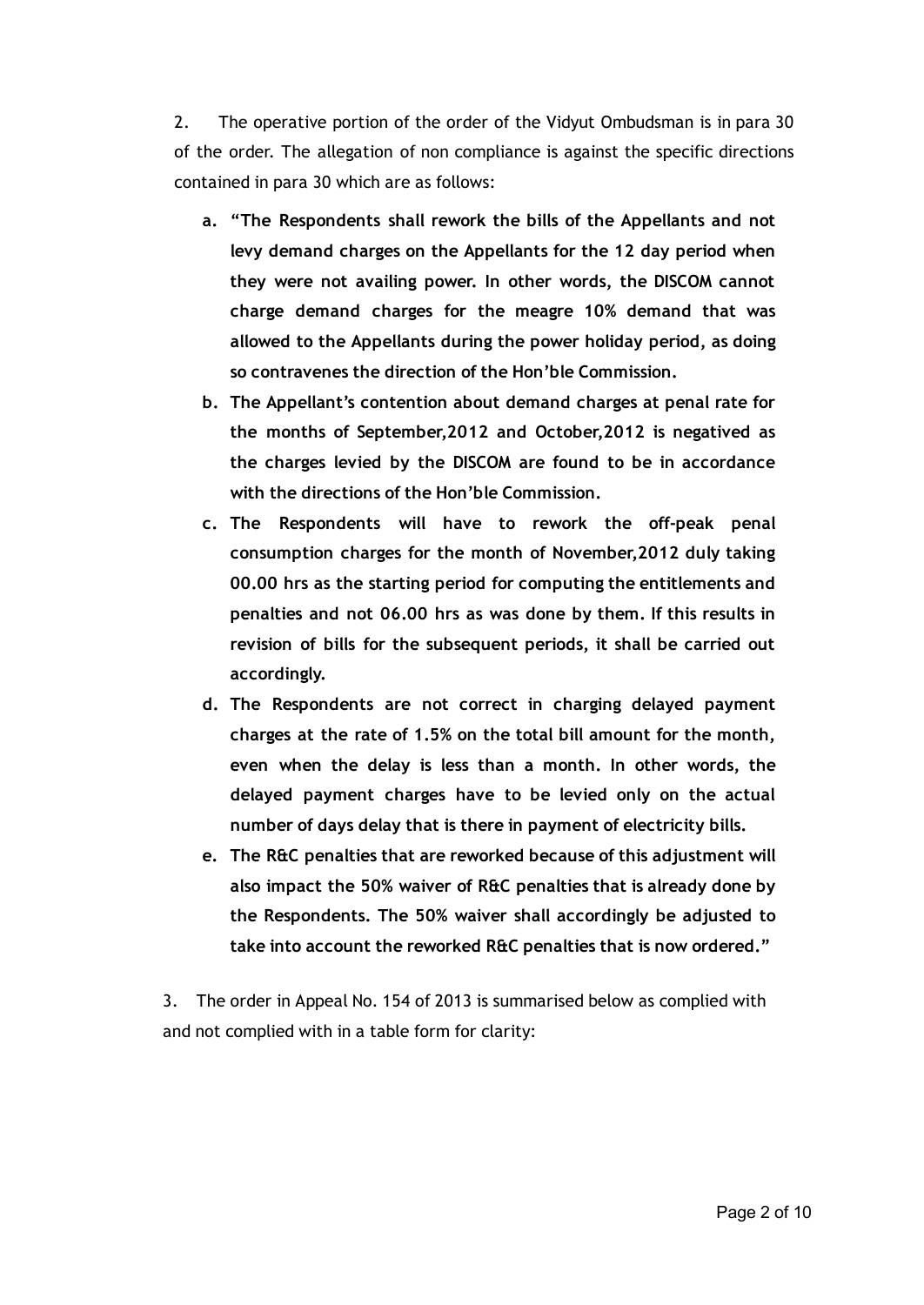| SI.<br><b>No</b> | Award dt. 27.10.2014<br>in Appeal No.154/2013<br>of Vidyut Ombudsman                                                                                                                                                                                                                                           | <b>VO Directions in</b><br><b>Appeal</b><br>Para 30(a) to (e)                                                                                                                                                                                                                                                                                                                                                  | <b>Respondent's</b><br>compliance                                                                                                                                                                                                                                                 | <b>Remarks</b>                                                                                                                                                                                                                                                                                                                                                                                                                                                 |
|------------------|----------------------------------------------------------------------------------------------------------------------------------------------------------------------------------------------------------------------------------------------------------------------------------------------------------------|----------------------------------------------------------------------------------------------------------------------------------------------------------------------------------------------------------------------------------------------------------------------------------------------------------------------------------------------------------------------------------------------------------------|-----------------------------------------------------------------------------------------------------------------------------------------------------------------------------------------------------------------------------------------------------------------------------------|----------------------------------------------------------------------------------------------------------------------------------------------------------------------------------------------------------------------------------------------------------------------------------------------------------------------------------------------------------------------------------------------------------------------------------------------------------------|
| 1.               | <b>Demand charges</b><br>normal rate:<br>Withdrawal of demand<br>charges during off peak<br>Hrs in power 'ON' days<br>and total demand<br>charges levied during<br>power OFF days. For<br>both the above periods,<br>the ERC had restricted<br>the usage of power upto<br>10% of CMD during the<br>R&C period. | <b>DISCOM</b> cannot<br>charge demand<br>charges for the<br>meagre 10% demand.                                                                                                                                                                                                                                                                                                                                 | Not complied<br>with                                                                                                                                                                                                                                                              | As per the Clause 19(a) of<br>the ERC proceedings dt.<br>1.11.2012 towards R&C<br>measures, there are no<br>directions for free power to an<br>extent of 10% of CMD during<br>power holidays.                                                                                                                                                                                                                                                                  |
| 2.               | Demand charges penal<br>rate:<br>Demand charges penal<br>rate was charged by the<br>respondents, even<br>though the Appellant<br>was not liable, as it was<br>argued that there was<br>no excess consumption.                                                                                                  | This appeal on<br>demand charges penal<br>rate was negatived.                                                                                                                                                                                                                                                                                                                                                  |                                                                                                                                                                                                                                                                                   |                                                                                                                                                                                                                                                                                                                                                                                                                                                                |
| 3.               | OFF peak penal energy<br>charges rate:<br>Even though the<br>consumption is well<br>within the entitled limits,<br>the Respondents have<br>charged penal energy<br>charges of Rs<br>19,92,742/- during the<br>month of<br>November, 2012.                                                                      | The respondents were<br>directed to rework the<br>OFF peak penal<br>consumption charges<br>for the month of<br>Nov, 2012, duly taking<br>00.00 Hrs as the<br>starting period for<br>computing the<br>entitlements and<br>penalties and not<br>06.00Hrs as was done<br>by the respondents.<br>If this results in<br>revision of bills for the<br>subsequent periods, it<br>shall be carried out<br>accordingly. | Not complied<br>with<br>As per the<br>directions,<br>reworked the bills<br>duly taking<br>00.00Hrs as<br>starting period for<br>computing the<br>entitlements and<br>penalties. This<br>resulted in<br>increase in the<br>amount payable by<br>the Appellant by<br>Rs 78,56,488/- | The ERC proceedings on<br>R&C measures dt.1.11.2012<br>repealing the earlier<br>proceedings on the same<br>matter dt.14.9.2012 was<br>w.e.f. 00.00.00Hrs on<br>7.11.2012. The Respondents<br>claimed that billing by the<br>above method has resulted in<br>increase of amount payable<br>for the off peak penal charge<br>for the month of November,<br>rather than decrease. The<br>Appellant is seeking billing by<br>taking 00.00 Hrs as starting<br>time. |

TABLE‐ 1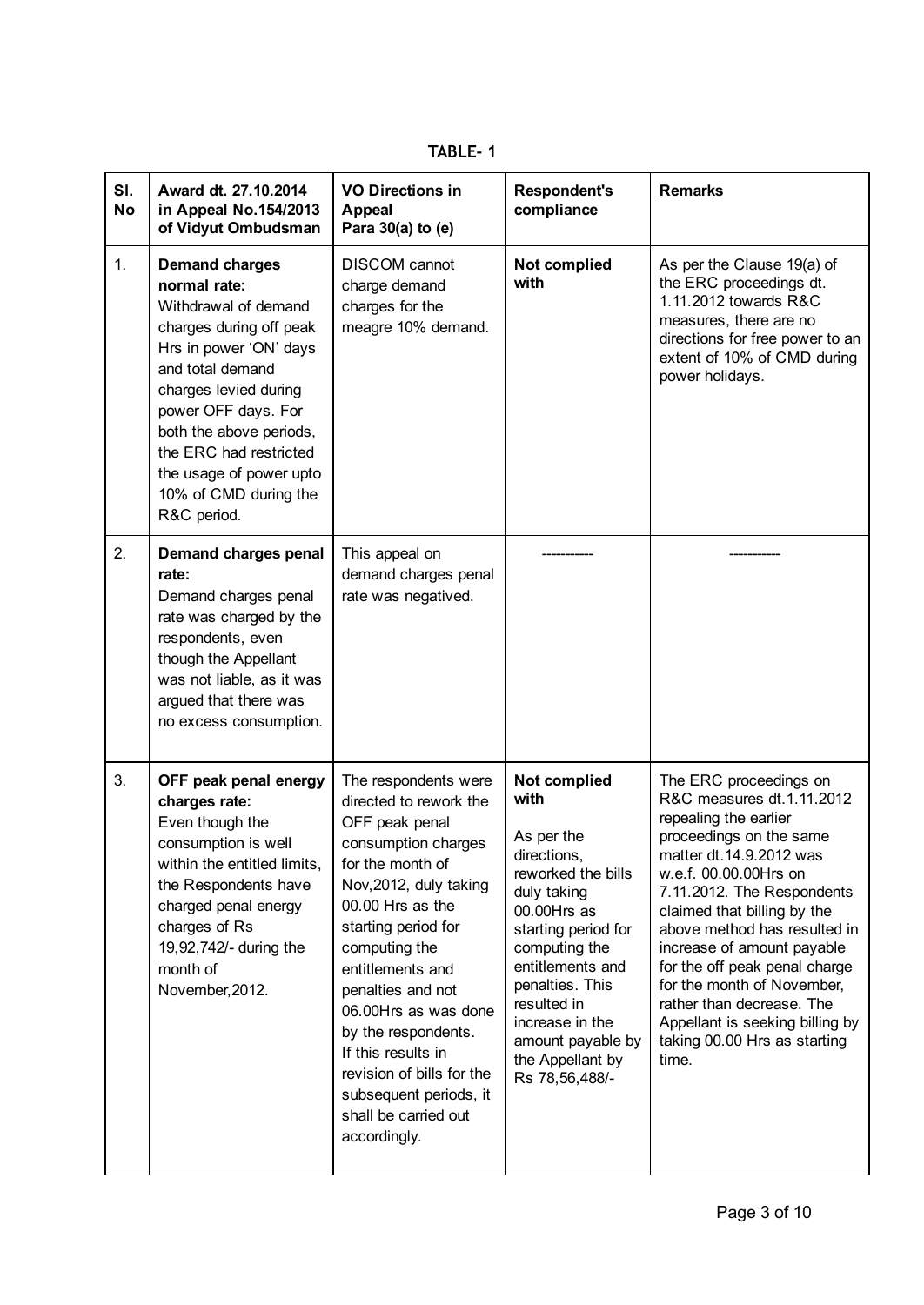| 4. | Late payment charge &<br>Interest on ED<br>An amount of<br>Rs 5,73,262/- was<br>excess claimed towards<br>late payment charges.     | The respondents are<br>not correct in charging<br>delayed payment<br>charges at the rate of<br>1.5% on the total bill<br>amount for the month,<br>even when the delay<br>is less than a month.<br>DPS shall be levied<br>only on the actual<br>number of days delay<br>in payment of<br>electricity bills. | Not complied<br>with | As per the Tariff Order<br>2012-13, the additional<br>charges for belated payment<br>of bills shall charge at the<br>rate of 1.5% of Bill amount<br>or Rs 550 whichever is<br>higher per month. The above<br>rates have been changed<br>from the Tariff Order<br>2013-14. The Distribution<br>Company shall charge the<br>Delayed Payment Surcharge<br>(DPS) per month on the bill<br>amount at the rate of<br>5paise/Rs 100/day or Rs<br>550 whichever is higher |
|----|-------------------------------------------------------------------------------------------------------------------------------------|------------------------------------------------------------------------------------------------------------------------------------------------------------------------------------------------------------------------------------------------------------------------------------------------------------|----------------------|-------------------------------------------------------------------------------------------------------------------------------------------------------------------------------------------------------------------------------------------------------------------------------------------------------------------------------------------------------------------------------------------------------------------------------------------------------------------|
| 5. | Effect of 50% waiver of<br>R&C penalties.<br>To allow the waiver of<br>50% R&C penalties as<br>per the proceedings dt.<br>8.8.2013. | The 50% waiver of<br>R&C penalties was<br>allowed.                                                                                                                                                                                                                                                         | <b>Complied with</b> |                                                                                                                                                                                                                                                                                                                                                                                                                                                                   |

4. The petitioner has been seeking implementation of the orders in Appeal No. 154/2013 and preferred 2 WPs. The Appellant filed several consumer complaints before CGRF. The details of these proceedings and orders are listed below chronologically, to understand the nature of orders and facts:‐

| SI.N<br>$\mathbf{o}$ | <b>Date</b> | Relief sought through                                                                                                                                                                                                                                      | Directions given                                                                                                                                                                                                                                                                                                |
|----------------------|-------------|------------------------------------------------------------------------------------------------------------------------------------------------------------------------------------------------------------------------------------------------------------|-----------------------------------------------------------------------------------------------------------------------------------------------------------------------------------------------------------------------------------------------------------------------------------------------------------------|
|                      | 15.2.2014   | CG.No. 1245/2013-14 dt.15.2.2014<br>in CGRF<br>i. Demand charges normal<br>Ii. Demand charges penal rate<br>lii. Off peak penal energy charges<br>rate<br>iv. Late payment charges and<br>interest on ED<br>v. Effect of 50% of waiver of R&C<br>penalties | Order :- SI. No i to iv are in order. No interference.<br>SI. No. v - The Respondents were directed to follow<br>the final orders of APERC against recall petition No.<br>5/2013 which is pending                                                                                                               |
| 2                    | 27.10.2014  | Appeal No. 154 of 2013 in Vidyut<br>Ombudsman against CG.No.<br>1245/2013-14                                                                                                                                                                               | Order:-i. Levy of penal charges to be revised,<br>disallowing demand charges on 12 days power<br>holidays (no charges).<br>ii. Demand charges penal rate is in order<br>iii. Off peak penal charges to be revised for the<br>month of November, 2012 taking o.ooHrs as<br>starting period rather than 06.00 Hrs |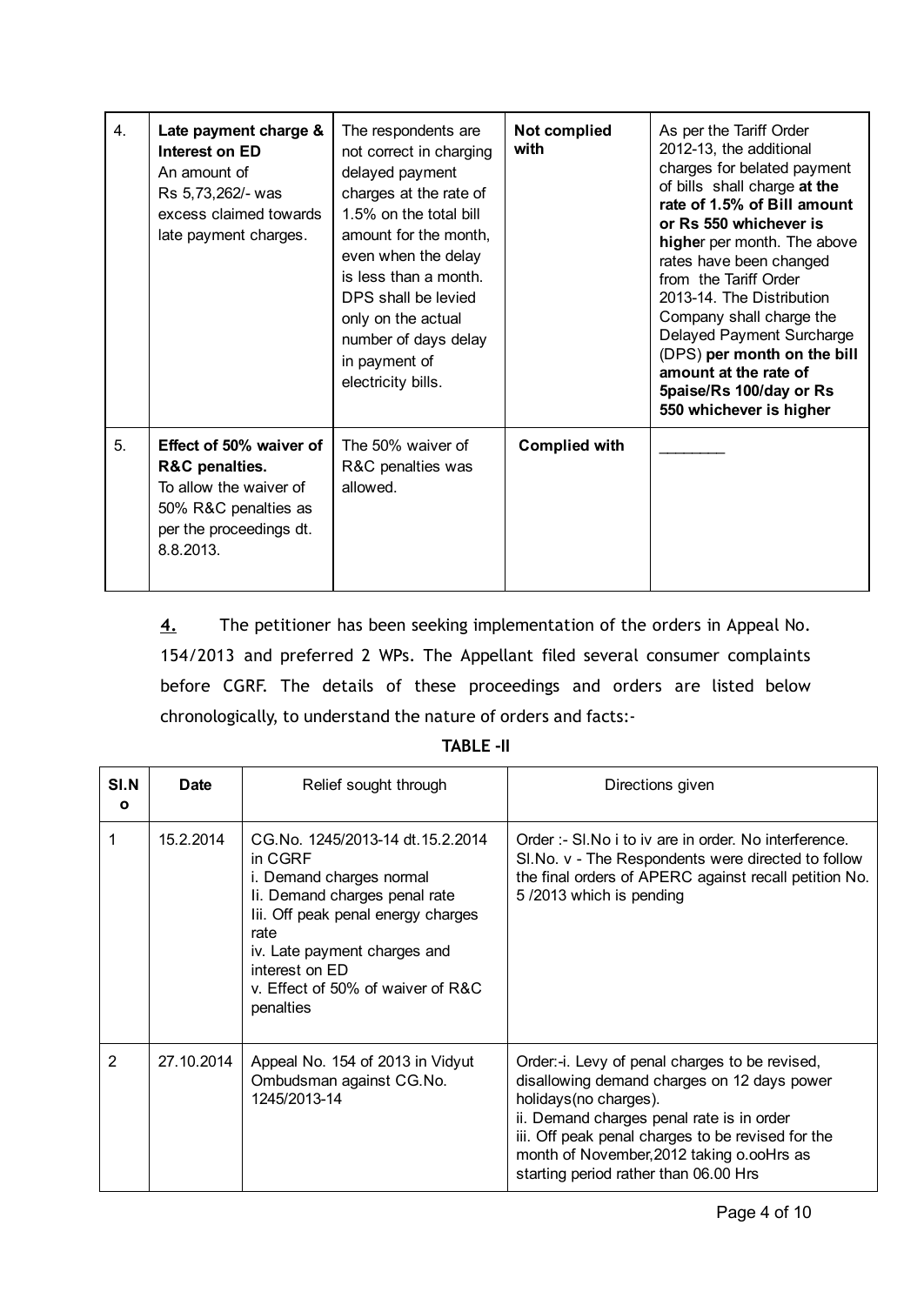|    |                                                     |                                                                                                                                                                                                                                                                                   | iv. DPS charges to be revised, levying DPS charges<br>only on actual number of days delayed in payment.<br>v. 50% waiver of R&C penalties is already done by<br>the Respondents. This shall be adjusted.                                                              |
|----|-----------------------------------------------------|-----------------------------------------------------------------------------------------------------------------------------------------------------------------------------------------------------------------------------------------------------------------------------------|-----------------------------------------------------------------------------------------------------------------------------------------------------------------------------------------------------------------------------------------------------------------------|
| 3. | 7.7.2015                                            | WP.No.16367 of 2015 on the file of<br>the Hon'ble High Court. By orders<br>dt.7.7.2015 the WP was Disposed<br>of.                                                                                                                                                                 | Order:- Implement the orders of VO in<br>Appeal No. 154 of 2013 within 30 days.                                                                                                                                                                                       |
| 4  | 26.10.2015                                          | CG.No. 286/2015 in CGRF RR<br>South Circle<br>a) Withdrawal of voltage surcharges<br>for the months of June and July,<br>2015 and<br>b) demand of open access may not<br>be included in the CMD or RMD                                                                            | Order:- Not to levy voltage surcharge since the<br>complainant has not crossed the CMD 9999 KVA<br>including open access demand.                                                                                                                                      |
| 5. | 18.1.2016                                           | CG. No. 323/2015 of CGRF RR<br>Circle.<br>a). To set aside Excess claim of<br>Rs 50.10 lakhs towards LPS in the<br>bills from Sept, 2014 to Aug, 2015.                                                                                                                            | Order dt. 18.1.2016: - The Respondents have been<br>directed<br>a) not to levy DPS on FSA and amounts kept<br>towards court cases.<br>b) Comply orders of Hon'ble High Court,<br>Ombudsman, TSERC and CGRF.                                                           |
| 6. | 23.2.2016                                           | CG.No. 648 of 2015-16 in CGRF<br><b>RR South Circle</b><br>i. Claim of Rs 1.92 Cr to be set<br>aside and bills shall be revised as<br>per the orders of VO in Appeal No.<br>154/2013 and CGRF order in<br>CG.No. 323/2015.<br>ii. 3.50 Cr of refund is claimed after<br>revision. | Order dt.23.2.2016:- Issue revised bills of the<br>disputed amounts implementing the orders given<br>earlier by Hon'ble High Court, VO and CGRF and not<br>to keep aside the disputed amounts without<br>resolving, owing to court cases, which is not a<br>solution. |
| 7. | 9.3.2016<br>Records<br>sent to<br><b>High Court</b> | WP.No. 7334 of 2016 on the file of<br>Hon'ble High Court directing the<br>Respondents to implement the<br>orders in:<br>i. Appeal No. 154 of 2013<br>dt.27.10.2014 of Vidyut Ombudsman<br>and<br>ii. Orders of CGRF in CG.No.<br>286,323 and 648 of 2015-16                       | Order:-WPMP.No. 9362 of 2016 in WP.No. 7334 of<br>2016 - Not to disconnect the supply without following<br>due procedure U/s-56 of Electricity Act - 2003.                                                                                                            |

5. The 1st Table discloses the items which are not complied with by the Respondents, in spite of the directions in the award dt.27.10.2014 in Appeal No. 154 of 2013‐14 of the Vidyut Ombudsman for the states of AP & Telangana. An examination of items of noncompliance of orders in para 30 of orders in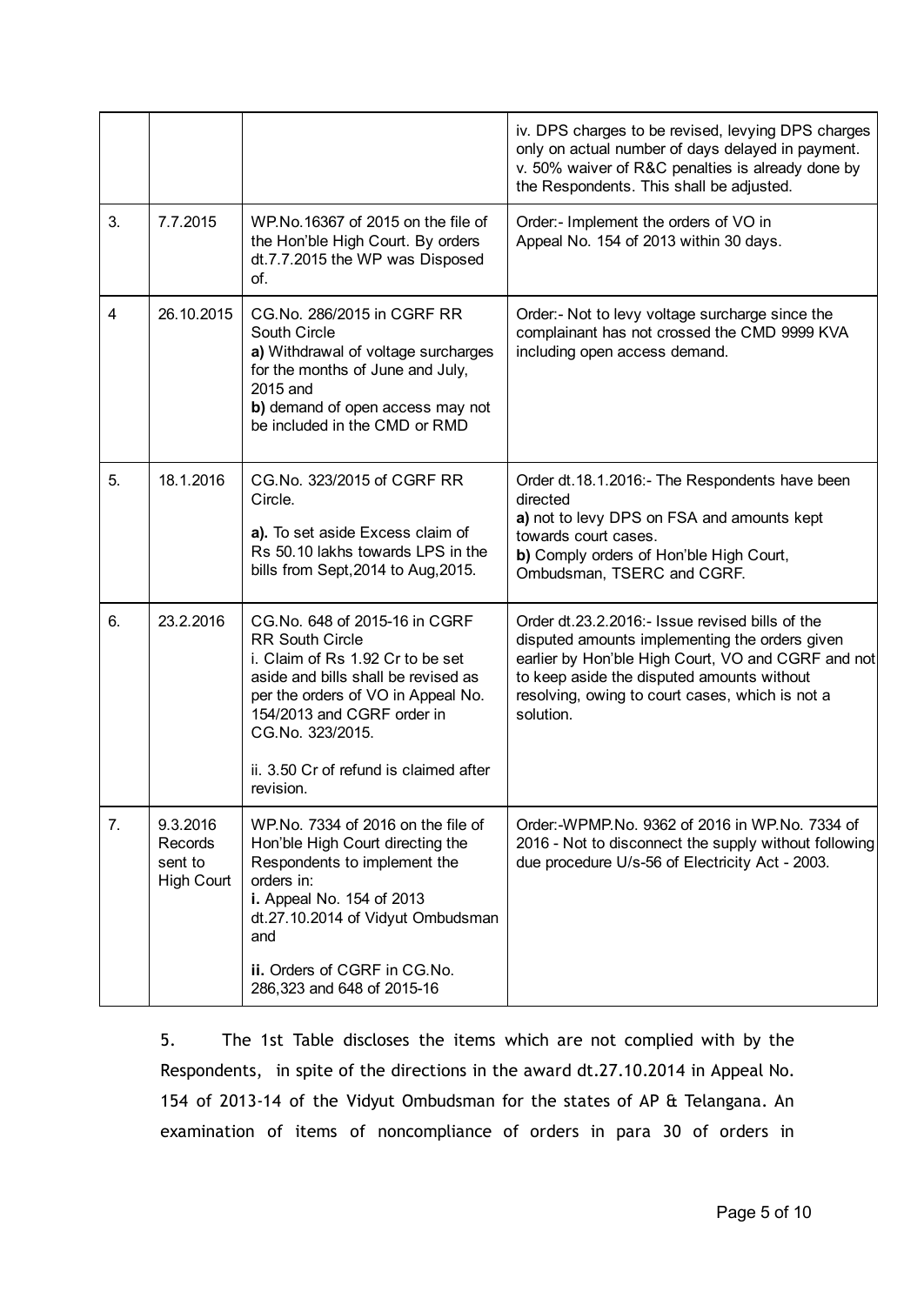Appeal No. 154/2013 discloses certain aspects which are noted below as (a) to (c):

(a). The DISCOM cannot charge demand charges for the meagre 10% demand. The CMD of the Appellant is 9999 KVA. The 10% of the consumption allowed for maintenance as per the R&C measures would be 999 KVA. A Perusal of R&C measures dt.1.11.2012 does not disclose anything indicating this consumption of 10% of the CMD is free of charge. Nowhere, either in the Tariff Orders or Regulations or GTCS there is any mention about supply of free power.

(b). The reworking of off peak penal consumption charges for the month of Nov,2012 by taking 00.00 Hrs as the starting point for computing the penalties and entitlements and not 06.00 hrs as has been done by the Respondent. This direction has not been complied with by the Respondents. Their response is that if the direction is complied with by taking the starting period as 00.00 Hrs, there would be an increase in the amount payable by the Appellant by Rs 78,56,488/‐.

(c). Another item which is not complied with is delayed payment charges. The Appellant alleged that the Respondents have levied excess claim of Rs 5,76,262/‐ towards delayed payment charges. This claim has been answered by the Vidyut Ombudsman in Appeal No. 154 of 2013 to the effect that the delayed payment charges shall be levied only for the delay of actual no.of days in payment of electricity bills. The Tariff Order 2012‐13 specifies that the delayed payment charges shall carry interest @ 1.5% of the bill amount or Rs 550/‐ whichever is higher. This was changed in Tariff Order 2013‐14 fixing the charge as per month on the bill amount @ 5ps/Rs100/day or Rs 550/‐ whichever is higher.

It is clear from the aforementioned (a) to (c) that these 3 items have not been complied with by the DISCOM without any valid reason or excuse.

6. As far as the 1st item relating to non compliance of the order in award at para 30(a) regarding billing of usage of power upto 10% of CMD during the R&C period is concerned, the order in the award is that the DISCOM cannot charge meager 10% of the demand, which in the present case amounts to 999 KVA. It is clear from the record that there is no provision either in the R&C measures or in the Tariff Orders, Regulations or GTCS providing for free usage of power. The Appellant preferred WP No. 16367 of 2015 to the Hon'ble High Court and by orders dt. 7.7.2015 the Hon'ble High Court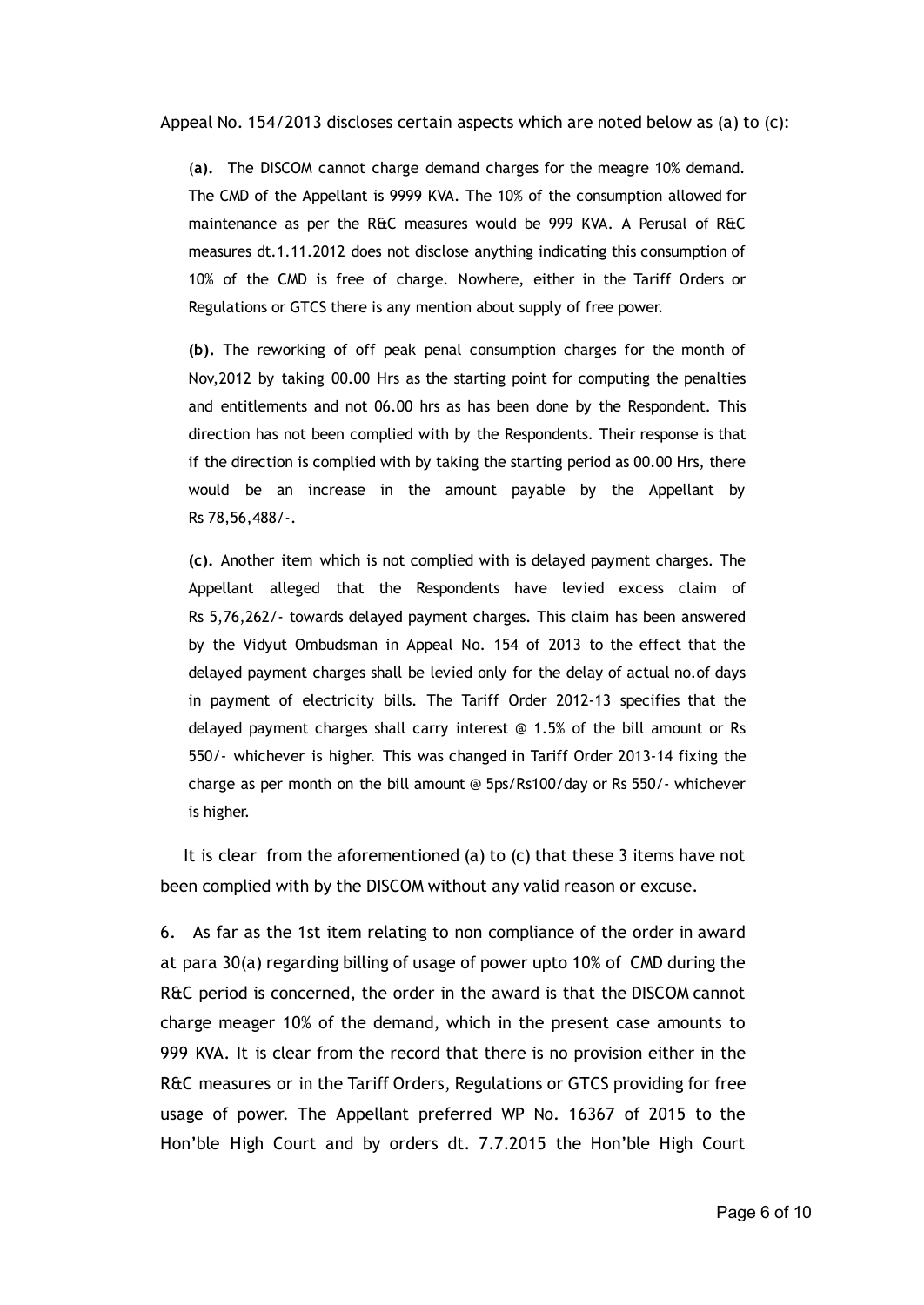disposed of the WP directing implementation of the orders of the Vidyut Ombudsman in Appeal No. 154 of 2013 within 30 days. The time to implement the order was over by 6.8.2015. The DISCOM has not preferred any appeal against the orders in the Writ Petition. There appears to be no proper representation before the Hon'ble High Court about the 10% usage of CMD during the R&C period. Infact, there was no proper representation before the Vidyut ombudsman also. Similar is the attitude displayed with the direction contained in para 30(c) regarding off peak penal energy charges which were not complied with by the DISCOM. Even according to them, they would get additional amount of Rs 78,56,488/‐ if the bills were reworked as per the orders by taking 00.00hrs as starting period for computing the entitlements and penalties.

7. The last non compliance is relating to late payment charge. The direction was regarding the rate of interest  $\odot$  1.5% per month on the total bill amount. This should be levied only on the actual no.of days delay and not on whole month if the delay is less than a month. There is no ambiguity in the order and it is not complied with by the DISCOM.

8. The 3 items of non compliance by the DISCOM, in the face of the directions of the Hon'ble High Court dt.7.7.2015 in WP No. 16657 of 2015, is totally inexcusable. The mandatory direction given to the DISCOM/Respondents have not been complied with, which may invite the wrath of the Hon'ble High Court if reported. There is absolutely no reason, so long as the directions of the Hon'ble High Court to the DISCOM to implement the orders dt.27.10.2014 in Appeal No. 154 of 2013 stand, and it is not varied or corrected in appeal, for non implementation of the order. Further another Writ petition No. 7334 of 2016 filed by the petitioner on the file of the Hon'ble High Court seeking also a direction to the Respondents to implement the orders of the Vidyut Ombudsman in Appeal No. 154 of 2013 dt 27.10.2013 pending in which the records have also been sent, ought to have opened the eyes of the Respondents to the urgency in the matter.

9. The Appellant is justified in seeking implementation of the orders of Vidyut Ombudsman and orders of the Honble High Court and the Respondents, who are bound by the orders, without any reason, have not chosen to implement the orders, which prompted the Appellant to seek compensation.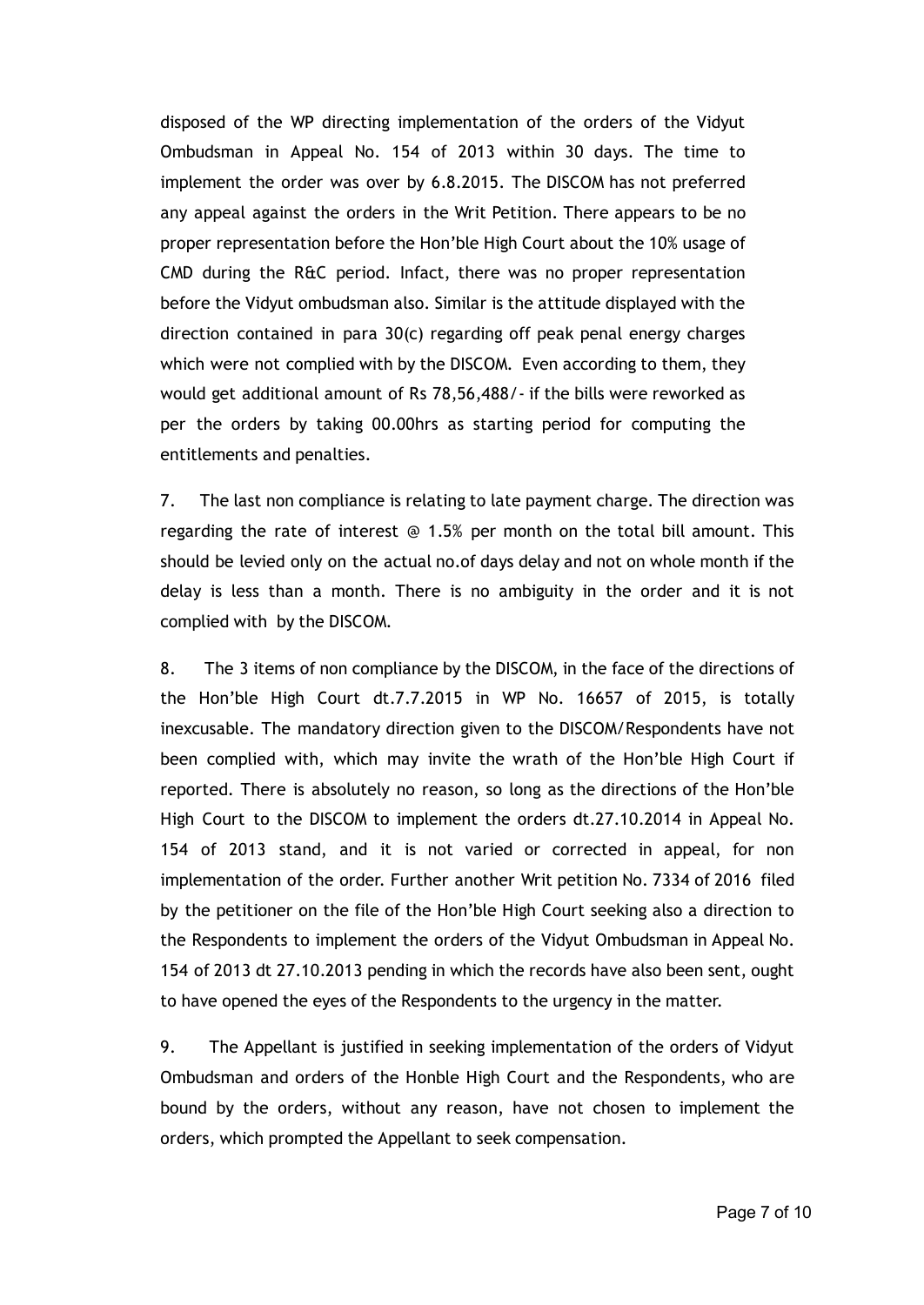10. The Respondents have no excuse not to implement the order on the ground that there is no provision in the Tariff Order, R&C measures, GTCS or Regulations to forgo 10% of the CMD used during R&C measures. If they are so serious, they could have made effective representation before the Vidyut Ombudsman, before the Hon'ble High Court and would have preferred an appeal against the orders in W.P, which they have not done.

11. The Respondents shall implement the orders relating to 3 items a,c & d of para 30 of Orders in Appeal No. 154/2013(also noted in this para as a to c) and shall also pay compensation for non compliance of the valid orders of Vidyut Ombudsman as well as mandate of the Hon'ble High Court.

# COMPLIANCE OF DIRECTIONS OF VIDYUT OMBUDSMAN AND OF THE HON'BLE HIGH COURT:

- a. The DISCOM cannot charge demand charges for 10% of the CMD during R&C period meant for maintenance.
- b. The Respondents shall rework the off peak penal consumption charges for the month of Nov,2012 duly taking 00.00 hrs as the starting period for computing the entitlements and penalties and they should revise the bills accordingly.
- c. The delay payment charges should be levied on the actual No.of day delay in payment of electricity bills.

## **COMPENSATION**

12. The relevant provisions relating to compensation to be paid for non compliance of orders of Vidyut Ombudsman as on 27.10.2014 are noted below:‐

- a. Clause 9(6) of Regulation 1 of 2004 mandates Licensee that it shall duly comply with and implement the decision of the Vidyut Ombudsman on the representation filed by the Complainant.
- b. Clause 12(6) of Regulation 1 of 2004 states that the complainant may furnish to the Licensee within a period of One month from the date of receipt of the award or within such period the Vidyut Ombudsman may allow for reason to be recorded, a letter of acceptance that the award is in full and final settlement of his claim.
- c. Clause 12(7) states that the Licensee shall comply with the award within 15 days of the receipt of the acceptance letter under sub Clause(6) and it shall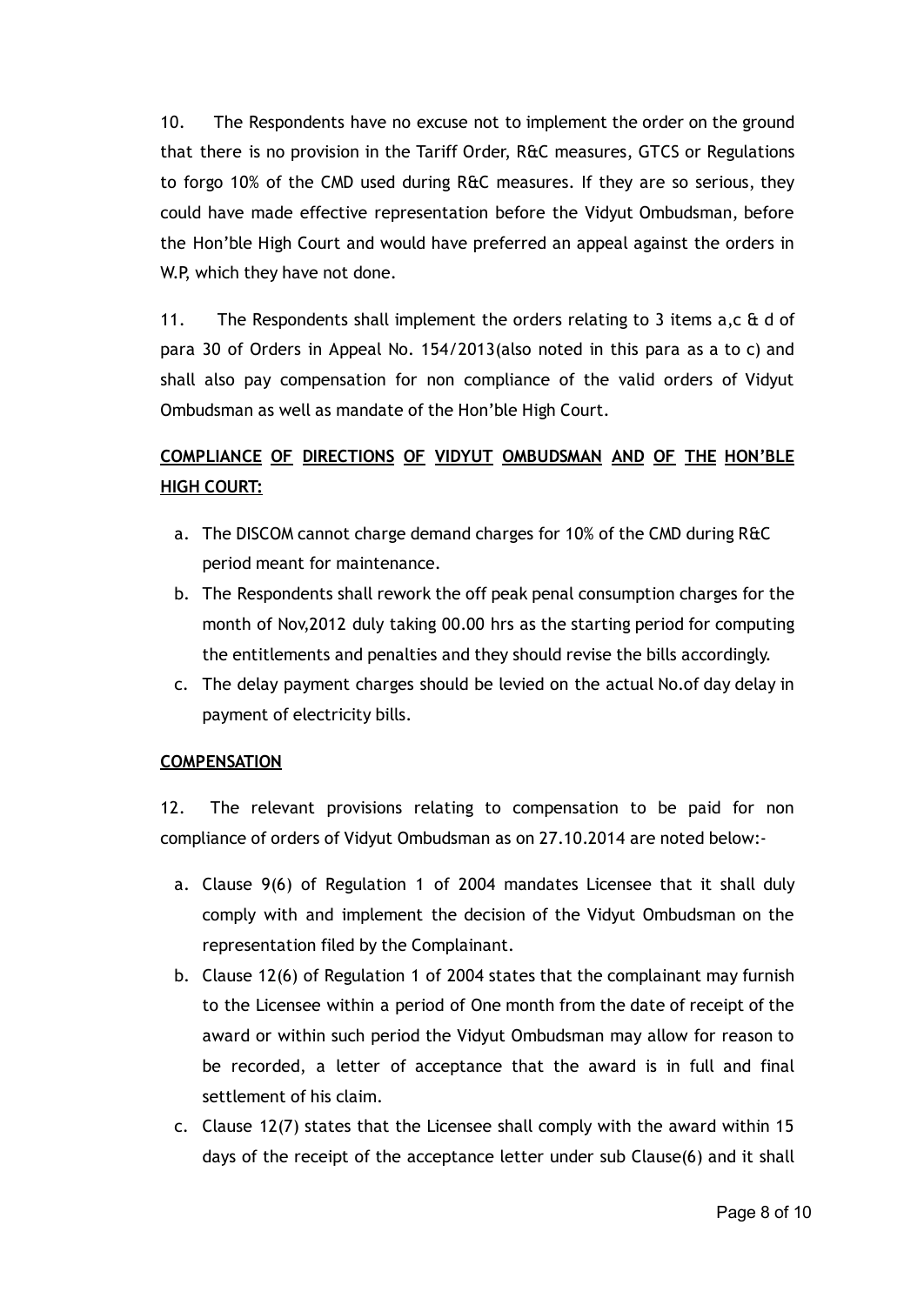intimate the compliance to the Vidyut Ombudsman.

d. Clause 12(8) states that if the complainant does not intimate the acceptance under sub Clause (6), the award shall not be required to be implemented by the Licensee.

The current Regulation No.3/2015 governs payment of compensation and the relevant provisions are as follows:

- i. Regulation 3 of 2015 came into force w.e.f. 16.9.2015 and till this date, the regulation 1 of 2004 held the field.
- ii. None of the Clauses mentioned above under Regulation 1 of 2004 have been complied with by the petitioner and therefore, the compensation has to be governed on the basis of Regulation 3 of 2015 from the time of its operation Only.
- iii. The Hon'ble High Court by orders dt.7.7.2015 in WP.No. 16367 of 2015 directed the DISCOM to implement the orders of Vidyut Ombudsman dt.27.10.2014 in Appeal No.154 of 2013.

The provisions in Regulation No.3/2015 relating to payment of compensation are as follows :

- a. Clause 3.38 of Regulation 3 of 2015 mandates that the Licensee shall duly comply with and implement the decision of the Ombudsman on the representation filed by the complainant within 15 days of the receipt of the order/award, with further mandate under Clause 3.39 that non compliance would be deemed to be a violation of the Regulation and liable for suitable action by the ERC under the Electricity Act 2003.
- b. Even though no application for compliance of the order of Vidyut Ombudsman in Appeal No. 154 of 2013 has been filed by the petitioner, after the mandatory direction of the Hon'ble High Court, the Licensee is duty bound to implement the orders, which it did not, without any reasonable cause.
- c. Regarding payment of compensation for non compliance of the order, Clause 3.42 prescribes compensation upto a sum of Rs 50,000/‐ for each non compliance and for continuing failure, additional compensation which may extend to Rs 2,000/‐ for each day, which has to be followed in the present case.